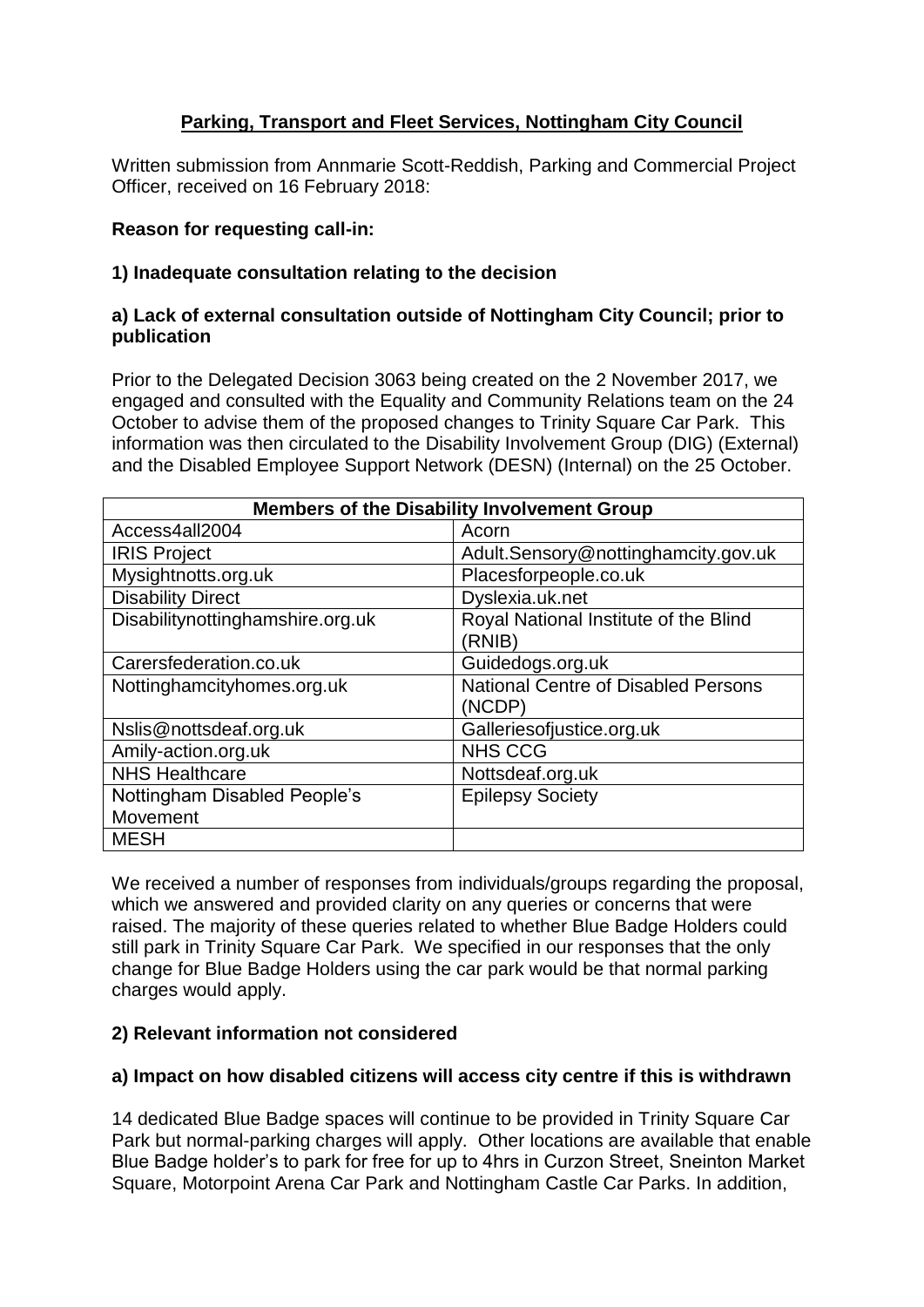Blue Badge holders can park in on-street parking bays for as long as they want for free and park on single or double yellow lines for up to three hours.

Considerable investment has been made by Nottingham City Council to make public transport options more accessible to disabled and elderly users. Nottingham has one of the most comprehensive and accessible public transport systems in the country with award winning operators and with the use of a Mobility Card and the ability to park for free on street, no Blue Badge holder is forced to pay to come into the City.

## **b) Availability of street parking in proximity to Trinity Square given increased demand arising from withdrawal free parking from Trinity Square Car Park**

On street parking, bays are available in the following locations, which are in close proximity to Trinity Square:

| <b>Location of On Street Parking Bays</b> | <b>Number of</b><br><b>Spaces</b> |
|-------------------------------------------|-----------------------------------|
| <b>Hampden Street</b>                     | 33                                |
| <b>Gill Street</b>                        | 22                                |
| <b>Peel Street</b>                        | 58                                |
| <b>Bluecoat Close</b>                     |                                   |
| <b>Wollaton Street</b>                    | 38                                |
| <b>King Edward Street</b>                 | 10                                |
| <b>King Charles Street</b>                | 4                                 |
| Thurland Street (Blue Badge Holders Only) | 20                                |
| Total                                     | 192                               |

Blue Badge Holders can also park on single or double yellow lines for up to 3 hours and there are a further 1397 (approximately) On Street Parking Bays across the city centre.

#### **c) Impact on wider traffic flows within city centre arising from increases in on street parking**

Impact to the traffic flow will not change as blue badge holders already have the ability to park on street and on double/single yellow lines.

## **3) Viable alternatives not considered**

## **a) No analysis provided on why Trinity Square was selected ahead of other NCC car parks where disabled users are entitled to park for free.**

As part of the restructuring of operational duties within the parking services team, parking services will be de-manning the Trinity Square Car Park, this means that parking staff would no longer be able to verify blue badges in accordance with the blue badge scheme and sustain the concessionary provision. The provision of free blue badge parking was removed from the Lace Market MSCP four years ago, because of this car park being de-manned. Trinity Square has not been selected ahead of other NCC car parks.